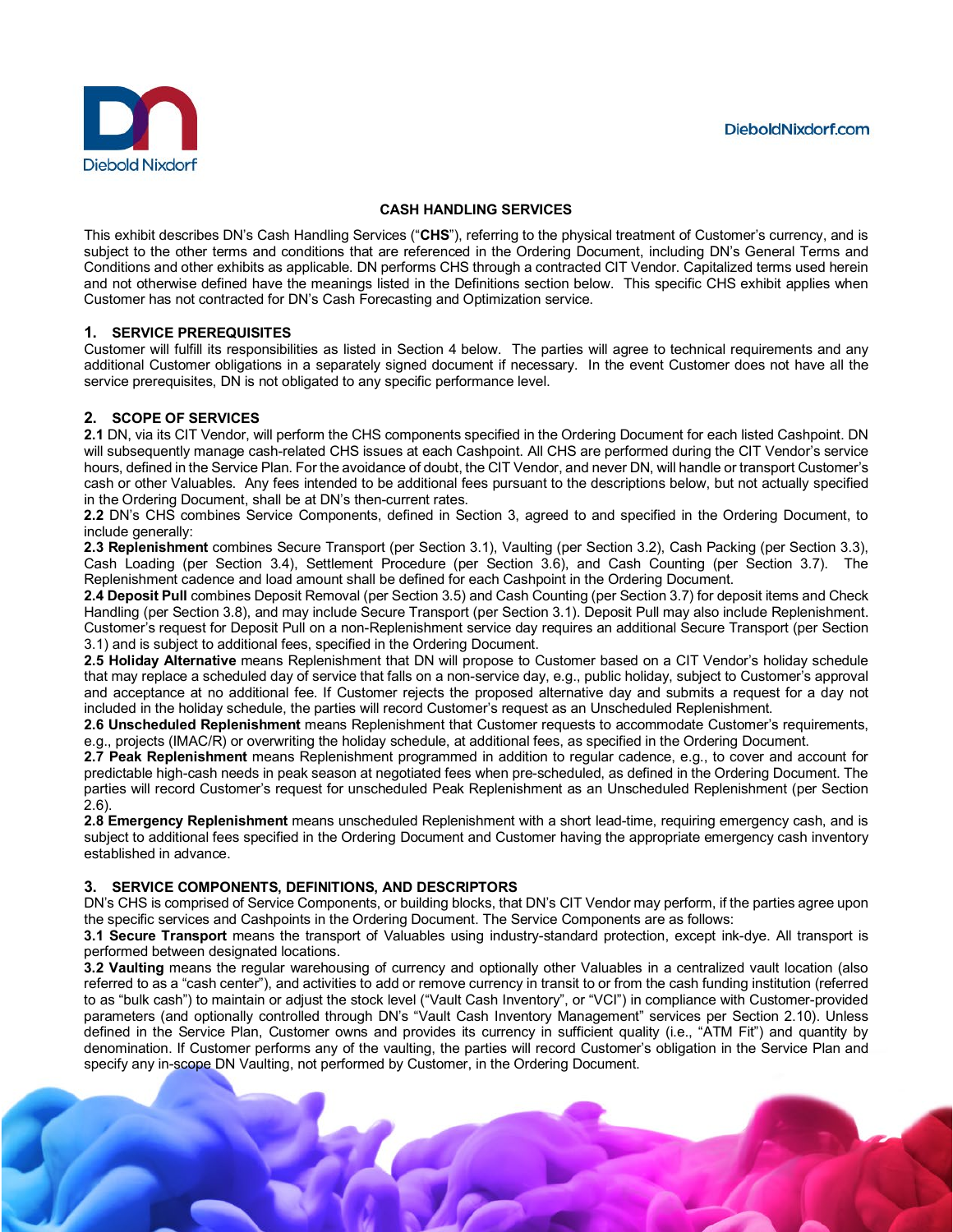**3.3 Cash Packing** or "Cash Preparation" means to fill Customer-provided transportable canisters (i.e., "cassettes") or sealed bags (also referred to as "safebags") with currency, provided through Vaulting services (per Section 3.2), for Secure Transport (per Section 3.1) to the target location. The parties will define the packing type in the Service Plan.

**3.4 Cash Loading** means authorized access to Cashpoint safe, to either: (i) add currency to residual cash stored in dispensing canisters (referred to as a "Cash Add"); (ii) remove all residual cash before loading currency into the same canisters in Cashpoint (a "Cash Swap"); or (iii) replace cassettes in Cashpoint with cassettes pre-loaded with currency in a centralized vault location (also referred to as a "cash center") and transported to a Cashpoint (a "Cassette Swap"). Cash Loading includes removal of currency removed from reject, retract, or other technical canisters (also referred to as "purge cash"), and other "return items" such as captured cards and settlement information printed or digital. The CIT Vendor will further handle such return items in the manner selected by Customer, on a commercially reasonable basis. Cash Loading may include the replenishment of Customersupplied "consumables" (e.g. receipt paper, journal rolls, envelopes, excluding ink cartridges) that are provided by Customer at the vaulting location, if selected by Customer in the Ordering Document. If the consumable is not available during the time of the service call, as mutually agreed upon by the parties, the CIT Vendor may provide that consumable at additional fees.

**3.5 Deposit Removal** means clearing of items removed from dedicated deposit canisters (including envelopes, checks, and foreign currencies) from special canisters (referred to as a "Deposit Cassette" or an "All-In Box") in Cashpoints equipped with deposit function.

**3.6 Settlement Procedure** means to obtain receipts ("Settlement Statement") from a Cashpoint and the necessary activities to accordingly update ATM counters by entering the new beginning balance, and, if required, the resetting of control devices at the Cashpoint (referred to as "Financial Replenishment"). The Settlement Statement relates to the Cashpoints' machine counters, such as: beginning balance, withdrawals and/or deposits totals within the settlement cycle and ending balance. Settlement Procedure is performed according to agreed-upon settlement instructions through collaboration among Customer, network provider, and DN (such instructions referred to as the "Settlement Instruction" or the "Reference Card"). Settlement Statement may be provided to Customer as part of Cash Counting (per Section 3.7), if not automatically submitted by the Cashpoints (i.e., via "Electronic Journal").

**3.7 Cash Counting** means the physical counting of residual cash, currency removed from reject, retract, or other technical canisters (also referred to as "purge cash"), if applicable, other items removed from dedicated deposit canisters at the vaulting location. The CIT Vendor will provide to Customer the counting results by currency and denomination (referred to as "CIT Reporting" or "CIT Paperwork"), as specified in the Service Plan.

**3.8. Loss Investigation Support** means supporting Customer's investigation process. The Service Plan will provide governance for currency shortages and overages, including: (i) upon finding a Cash Discrepancy (meaning a currency variance that has not been confirmed by Customer), DN, Customer, the CIT Vendor, or the cash funding institution (i.e., the funding source) will use best commercial efforts to immediately notify the other parties; and (ii) for a Cash Difference (meaning Customer's formal confirmation of a Cash Discrepancy in Customer's general ledger), DN will reasonably assist in conducting loss investigations and, if the Cash Difference cannot be resolved "on paper", will reasonably cooperate with Customer to provide necessary data for purposes of, on Customer's behalf, filing a recovery claim (also referred as an "ATM Loss Claim") with the CIT Vendor or the cash funding institution.

# **4. CUSTOMER SUPPORTING ACTIVITIES**

**4.1** Support DN endeavors to provide the CIT Vendor with all needed information, especially Settlement Instructions (i.e., "Reference Cards") per Section 3.6, identification procedures, and access to location, etc.

**4.2** Inform DN about all known circumstances that may impact service execution or create any operational or security risk.

**4.3** Inform DN with sufficient lead time of no less than two weeks about changes in configuration of fleet or other operationally relevant parameters.

**4.4** Maintain sufficient liquidity to comply with cash requirements in the vaulting location(s), to facilitate regular and unscheduled CHS with sufficient local Vault Cash Inventory (per Section 3.2).

**4.5** Ensure that the cash or valuables within the Serviced Equipment are secured by an auditable, electronic lock; and that no other third party will have access to the Serviced Equipment. Customer agrees to the terms and conditions of DN's Cash Liability and Claims exhibit regarding the allocation and limitation of liability for physical cash losses.

**4.6** Provide DN with written settlement and security procedures to be followed relative to balancing, access and security of the Serviced Equipment. Such procedures shall be identical as issued to and followed by Customer's own employees.

**4.7** Provide at no cost to DN all necessary sets of keys, alarm codes/instructions, access codes/cards or any other items required by DN (based on the number of DN technicians that may be performing services hereunder) to perform services, including free and clear access to the Serviced Equipment. DN agrees to maintain such keys and other security devices in confidence and will take steps to reasonably ensure that they are maintained in a secure and confidential manner.

# **5. OUT OF SCOPE**

The parties will define the CHS scope in the Ordering Document. For the avoidance of doubt, the items below are out of scope. **5.1** Ownership of cash or other Valuables

**5.2** Customer-performed cash duties (e.g. vaulting) and general ledger reconciliations.

**5.3** End-to-End IBNS (intelligent banknote neutralization systems, e.g. ink-dye).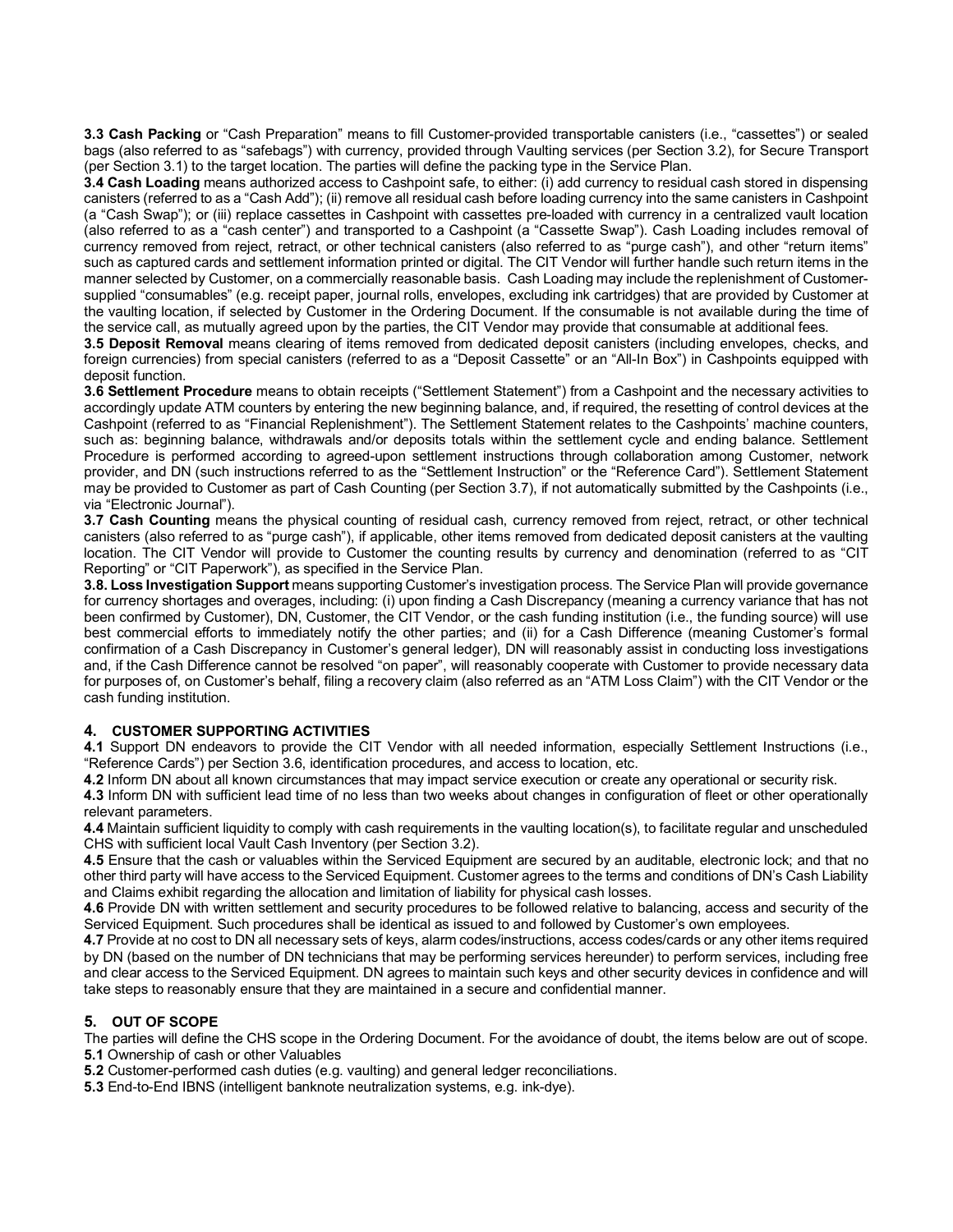- **5.4** Supplementary preparation services, i.e. specialized conditioning of banknotes.
- **5.5** Consumer claims-handling obligations (e.g. Reg-E).
- **5.6** First Line Maintenance and/or related services.
- **5.7** Customer-requested customized reports, beyond DN's standard reporting, and other unspecified CIT services.

For clarity, the parties may specify certain Customer-performed duties in the Service Plan and specify in-scope obligations on the Ordering Document where Customer agrees that DN, via its CIT Vendor, alone will perform the duty. Customer and DN will not overlap cash duties at any Cashpoint.

### **6. SERVICE PLAN AND ORDERING DOCUMENT**

**6.1 Service Plan**. DN and Customer will develop a Service Plan that outlines the service parameters for CHS (including master data and configuration options), a transition plan, each party's contacts, project governance, timelines, and a Change Management process. All communications and documentation will be in English.

**6.2 Cash Services Ordering Document**. The Ordering Document defines the CHS parameters at each listed Cashpoint by type and location, at minimum:

- Service Frequency ("cadence") static schedule (weekdays, by agreed-upon frequency)
- Load Amounts fixed amounts (by denomination if needed, and linked to cadence), or variable amounts
- Service Type/Scope (Replenishment, Deposit Pull (per Section 2.4), Peak Replenishment (per Section 2.7), Cassette Swap (per Section 3.4), Cash Swap (per Section 4), etc.)
- Assigned service locations (Cashpoint address with assignment to CIT Vendor depot, a centralized vault location (also referred to as a "cash center," operated by Customer or CIT Vendor), distance zone, etc.)

Prior to CHS commencement, the parties will agree to the type of communication for order instructions (transfer method, timelines, etc.) of any variable parameters (dynamic schedule, variable load amounts).

**6.3 Change Management for Cash Service Schedule**. The parties may agree to and adjust the Ordering Document through email confirmation, without the execution of an amendment. DN may also recommend a frequency adjustment and corresponding pricing adjustment for CHS in an email to Customer's contact listed in the Service Plan. Customer, in its sole discretion, may accept DN's requested modification, by confirming its acceptance and submitting an executed updated Ordering Document via email to DN.

**6.4 CIT Vendor Agreement**. DN must have a current agreement with a CIT Vendor who is willing to perform the CHS components that DN and Customer specify in the Ordering Document. If the CIT Vendor terminates its DN agreement or if the CIT Vendor materially increases its pricing, DN will notify Customer and use best commercial efforts to identify and propose alternatives, which may result in a price adjustment. If Customer rejects the proposal or if DN cannot provide an alternative offer, the parties will terminate CHS without liability to DN, concurrent with the termination of the agreement or price increase between the CIT Vendor and DN. DN agrees to work with Customer in good faith and on a commercially reasonable basis to coordinate any such termination, including transition to an alternative vendor selected by Customer.

# **7. SERVICE REPORTING AND KEY PERFORMANCE INDICATORS**

Any applicable Service Levels or Key Performance Indicators are specified in the Ordering Document or will be otherwise provided upon request.

# **8. DEFINITIONS**

"Cashpoint" means Serviced Equipment supported by DN's CHS such as: (i) cash dispensing ATM, (ii) cash and check deposit machine, (iii) multi-functional terminal for cash dispensing and cash and check deposit, and (iv) self-service cash recycling system, all assigned to vault cash inventory in the cash processing center.

"CIT Vendor" means the cash-in-transit vendor or an armored car carrier ("ACC").

"Ordering Document" means the document executed by Customer that identifies the specific quantities, charges, and other applicable terms and conditions (including other exhibits) of Customer's order of DN products, software and/or services, as they relate to this exhibit. The Order Document may be comprised of a Cash Service Schedule (CHS tasks per listed Cashpoint) and a corresponding Price Sheet (CHS prices relating to Cash Service Schedule), or these may be combined into one document.

"Replenishment" is defined in Section 2.3.

"Service Plan" is defined in Section 6.1.

"Serviced Equipment" means the specific equipment that is under contract for the DN services described in this exhibit.